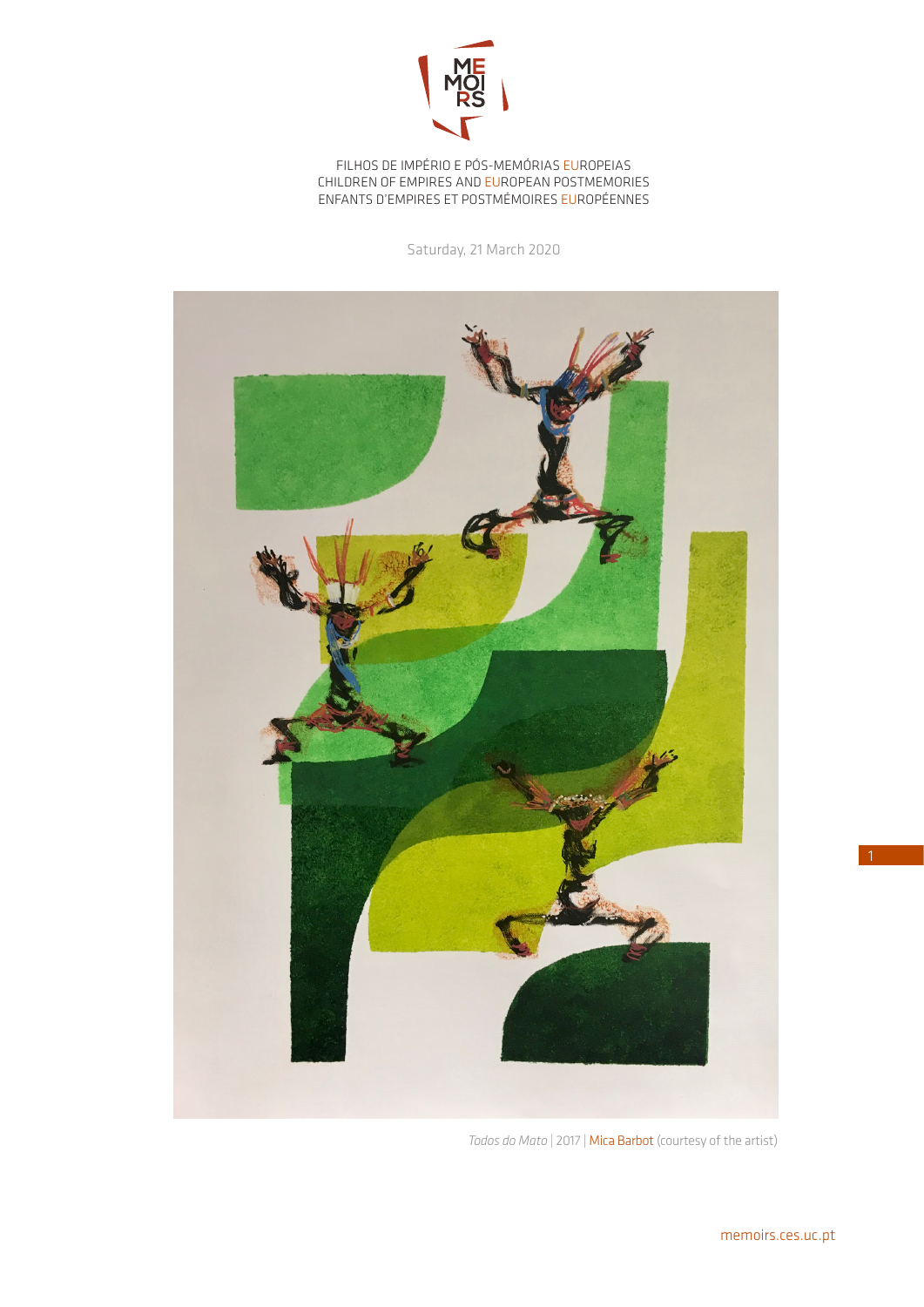

## HOW TO CHANGE MINDS IN A NEW CENTURY: A RADIOGRAPHY OF EUROPE

Fernanda Vilar

When I met the Portuguese writer Gonçalo M Tavares, we spoke about how the media determines the scope of our discourse. No dictatorship could hope to be as effective in directing what we talk about. We are profoundly manipulated, above all by those who sell to us. Human tragedies accrue a volatile economic value, they raise our compassion in a fluctuating and uneven manner: we are thrown into great commotion by an act of terrorism, and ignore the plight of refugees and the climate emergency. Over recent years the number of immigrants has risen in Europe. Public discourse and the media continue to put forward partial or misrepresentative opinions, generally painting immigrants as a scapegoat for all the ills of the society in which they arrive. This approach is toxic in how it constructs public opinion. Not least because immigration is intimately connected to the constitution of the Nation State we have to think through the legislation which will allow us to welcome migrants.

The public perception of immigration has long been [studied,](https://www.annualreviews.org/doi/10.1146/annurev-polisci-102512-194818) but integration requires further research. The real or perceived challenges of integration raised by a growing number of immigrants often reflect the uncertainties of a society worried about its present and future. It throws into relief the capacity of governments to respond to the social and economic demands of their population.

According to a study by the European Commission ([Eurobarometer](https://ec.europa.eu/home-affairs/news/results-special-eurobarometer-integration-immigrants-european-union_en) 2017) on the public perception of the integration of immigrants in Europe, 60% of those interviewed think that not enough is known about the impacts of immigration on their countries. Twenty-eight thousand people participated, with a thousand interviews undertaken in each of the 28 member states of the European Union. Though opinions of immigration diverge a great deal within each society, it is important to note that there are many people who are undecided, in particular among a middle class that seeks economic and social stability – just what migrants themselves crave.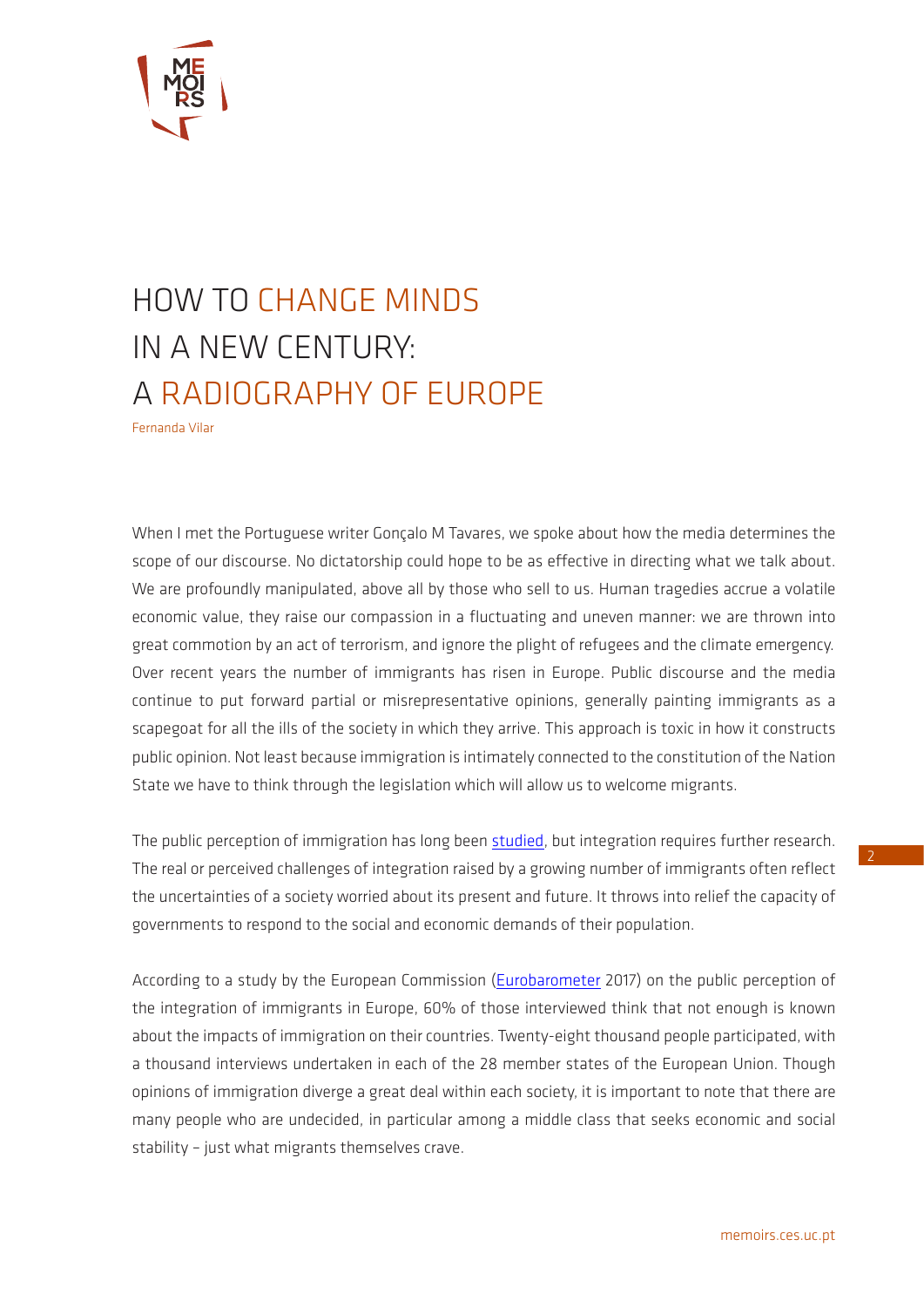

The research shows that the majority of those interviewed over-estimate by a factor of two the number of immigrants coming from outside Europe. They also wrongly think that more than half of these immigrants come to Europe illegally, when this proportion is in fact much lower. Conspiracy theories like the "great substitution" coined by Renaud Camus in his book *Le grand remplacement* (2011), [The Great Replacement] have come to dominate nationalist discourses in Europe. This dangerous discourse carries with it the idea that Europe is in the throws of its own disappearance under a great flux of immigrants who are going to replace Europeans. This idea results from deliberate disinformation linked to racist theories and a simplistic discourse that confirms many of the population's fears. Faced with rising emotion, facts have little value: even if the numbers contradict the feelings evoked in Camus' book, the author uses this contradiction as an argument in his own favour. He writes that governments like about the number of immigrants in order to hide the processes of the 'Islamification' and 'Africanization' of Europe.

The research by Eurobarometer demonstrates that the public perceive positive integration to depend firstly on immigrants speaking the local language, followed by paying taxes to maintain social welfare, and accepting the values and norms of the host society. However, being part of groups or associations, having friends, or running for local office come at the bottom of the list. The research reveals, too, that people who engage with immigrants on a daily basis perceive integration more positively. When it comes to discussing the barriers to integration that an immigrant might encounter, people see immigrants as not making an effort. Yet they immediately then refer to the difficulties in finding work, and the discrimination that many suffer. This gestures towards a cognitive dissonance between cause and consequence, because if there is discrimination and it is difficult to access the labour market, clearly immigrants will find it more difficult to integrate in a society that should welcome them, not reject them.

The integration of second-generation immigrants – whether born here or who came as children – is one of the core criteria for establishing the success of integration. When children went to school in the country, the hope is that they would not have the same barriers or difficulties that the adults encountered in arriving in a foreign country. However, according to the data gathered by the [OECD](https://www.oecd-ilibrary.org/social-issues-migration-health/trouver-ses-marques-2018_9789264309234-fr) (1), Europe does not follow this pattern.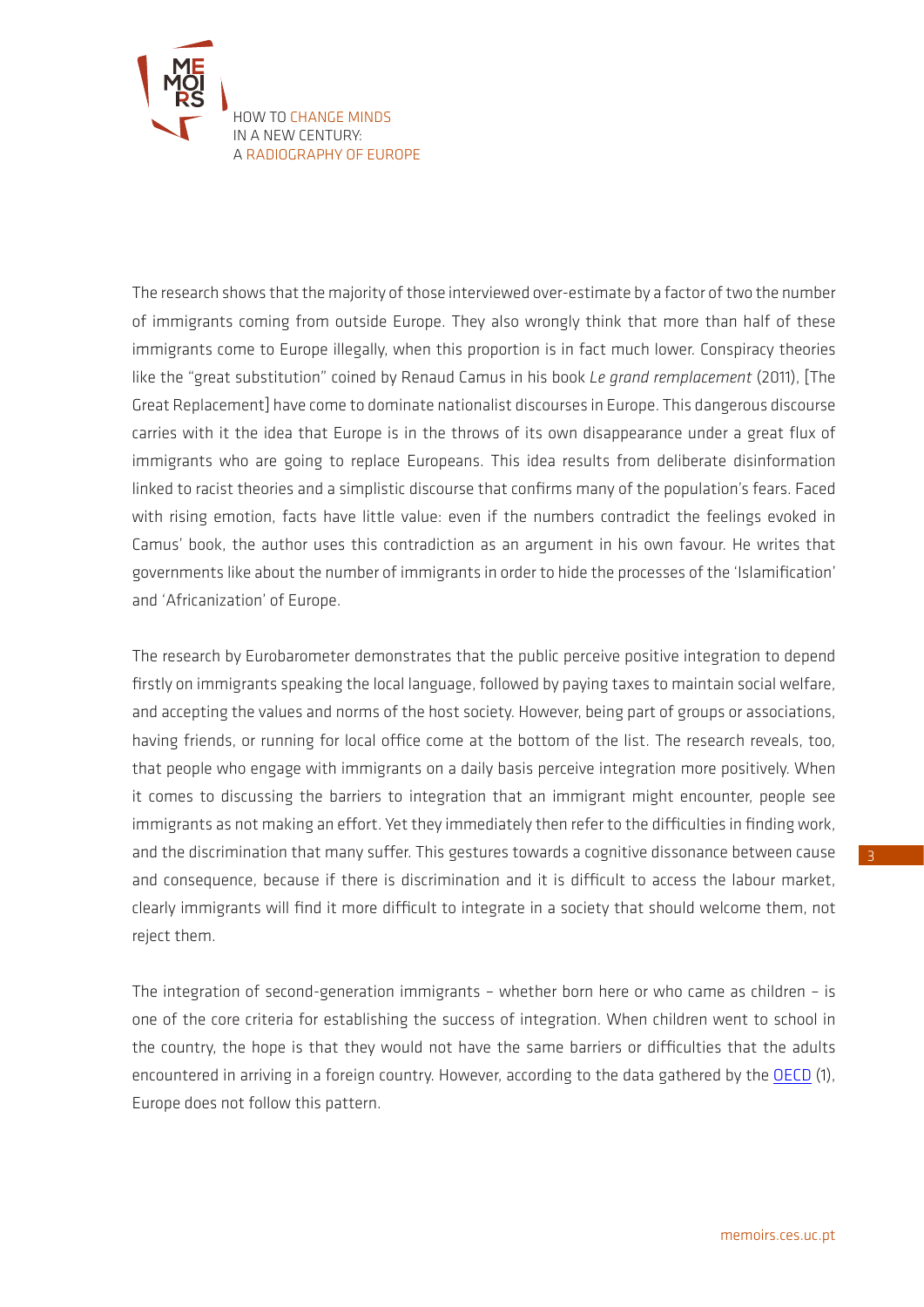

The indicators for integration show that, in Europe, 40% of children from immigrant families live in relative poverty, compared to 20% of children from non-immigrant families (2019: 176). Even if the children of second and third generations have access to education (81% in France and Belgium, 90% in Portugal), 29% of children speak of having been treated differently by teachers or colleagues (2019: 188). As the rate of school drop-out is the same between immigrant and non-immigrant children (9%), the differences are more noticeable when it comes to looking for work.

The rate of rejection by employers of the children of immigrants is shocking. Religion is a major factor of exclusion in France, according to the researchers [Marie Anne Valfort and Stéphane Carcillo](https://www.cairn.info/les-discriminations-au-travail--9782724623505.htm) (2018) (2). Muslims represent 7.5% of the French population (3) and they consistently experience both irrational "aesthetic discrimination" and "statistical discrimination" because employers think they are less productive. These logical fallacies clearly influence discriminatory behaviour and contribute to discrimination against women and (ethnic, religious, sexual and other) minorities in the labour market. According to the researchers, this creates a vicious circle. The victims of discrimination do not find a way to escape the stigmas attributed to them by the part of society that isolates them by group. It is precisely this post-colonial wound that flourishes in media discussions in France: groups are accused of "communitarianism" through "the scant effort that the (children of) immigrants make to integrate", when in fact there are many reasons why such integration is difficult. And there is no discussion of that most dangerous of communitarianisms; white communitarianism, which is taken as normal.

Research on access to the labour market is very important if we are to account for the fact that in the European Union 25% of children of parents who were born outside the EU are over-qualified for the work they do. In Belgium, according to one study (4) - *Des citoyens aux racins africaines: un portrait des Belgo-Congoloais, Belgo-Rwandais et Belgo-Burundais* [On citizens with African roots: a portrait of Belgo-Congolese, Belgo-Rwandans and Belgo-Burundians] – young Belgians of Congolese origin, like their parents (but unlike the average in OECD countries) are better educated than the average Belgian. Yet they experience a higher rate of unemployment and underemployment than non-immigrant Belgians (5): they are four times less likely to have a job (2017: 205). Unfortunately, competence is not as strong a criterion as ethnic origin, skin colour or religion. Another painful figure is that, in Belgium and France, the rate of relatively poorly educated young immigrants (15-34 years old) who are unemployed or not in education is double that of their non-immigrant peers (2019:190).